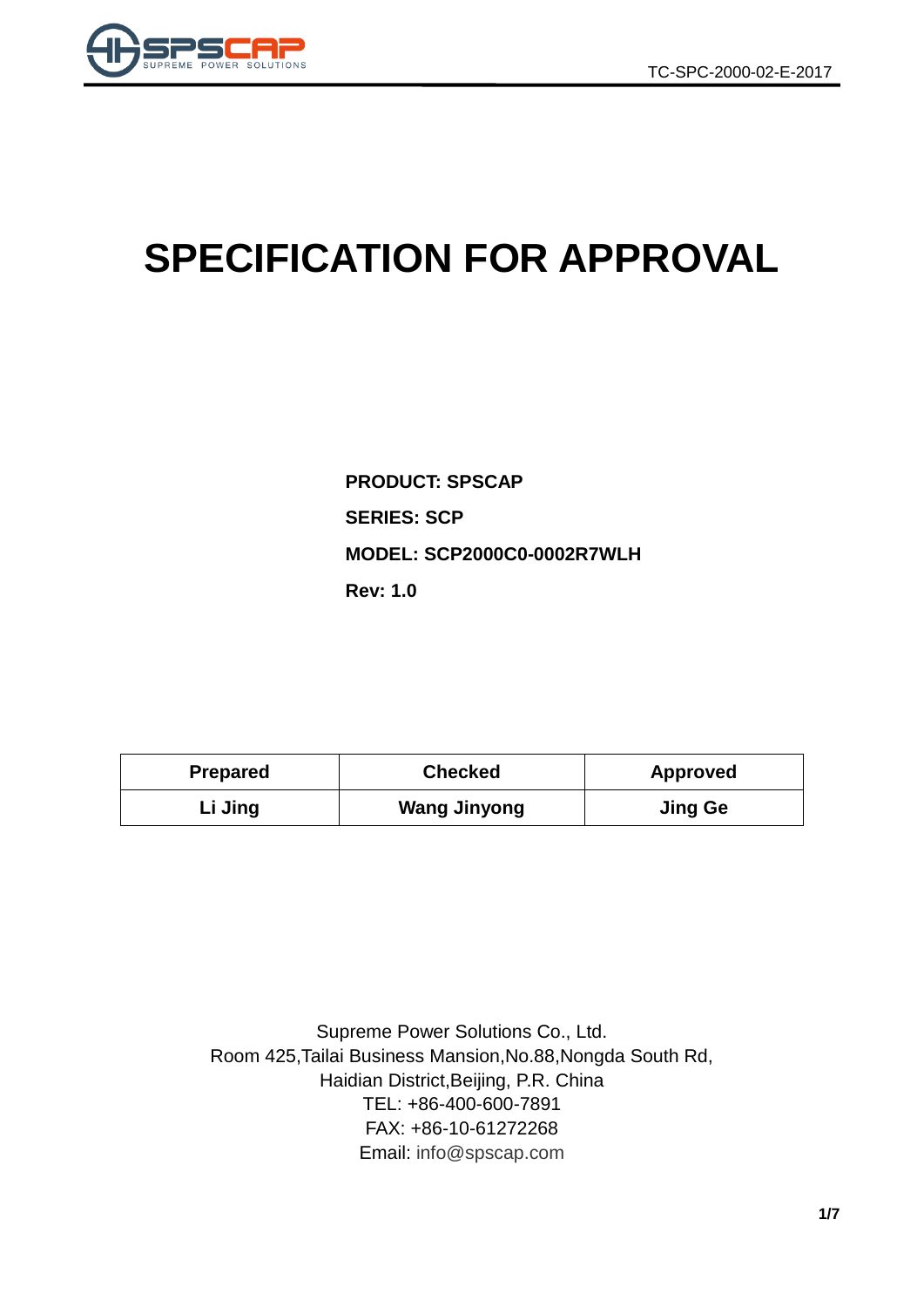

# **Contents**

| 1. |    |  |  |  |  |  |
|----|----|--|--|--|--|--|
| 2. |    |  |  |  |  |  |
|    | 1) |  |  |  |  |  |
|    | 2) |  |  |  |  |  |
| 3. |    |  |  |  |  |  |
| 4. |    |  |  |  |  |  |
| 5. |    |  |  |  |  |  |
| 6. |    |  |  |  |  |  |
|    | 1) |  |  |  |  |  |
|    | 2) |  |  |  |  |  |
|    | 3) |  |  |  |  |  |
|    | 4) |  |  |  |  |  |
| 7. |    |  |  |  |  |  |
| 8. |    |  |  |  |  |  |
| 9. |    |  |  |  |  |  |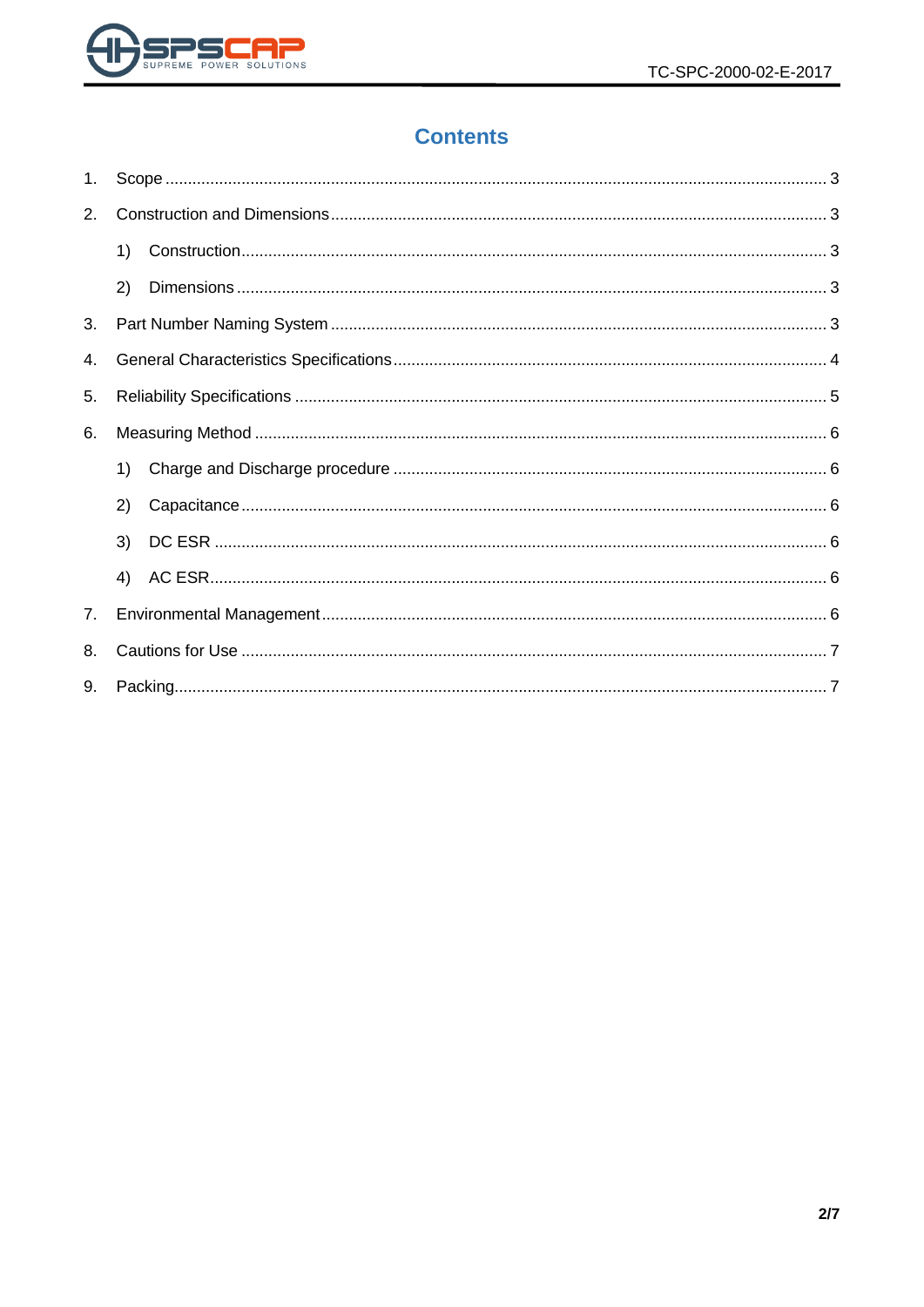

#### <span id="page-2-0"></span>**1. Scope**

These are the specifications of SPSCAP (Electric Double Layer Capacitor) which you are using, please review this document and approve it.

#### <span id="page-2-1"></span>**2. Construction and Dimensions**

#### <span id="page-2-2"></span>1) Construction

Inside structure: wound anode and cathode electrode with separator Outer structure: aluminum case, insulating sleeve

#### <span id="page-2-3"></span>2) Dimensions



|                     | Dimension(mm) |     |       |  |
|---------------------|---------------|-----|-------|--|
| Part Number         | D(Max.)       | -   |       |  |
| SCP2000C0-0002R7WLH | 60.8          | 102 | 108.4 |  |

#### <span id="page-2-4"></span>**3. Part Number Naming System**

|   | <b>SCP</b>            | 2000 | С                       |         | $\blacksquare$ | 0002              | R |                        |           | WLH                  |
|---|-----------------------|------|-------------------------|---------|----------------|-------------------|---|------------------------|-----------|----------------------|
|   | <b>Product Series</b> |      | Nominal Capacitance (F) |         |                | Rated Voltage (V) |   | <b>Terminal Design</b> |           |                      |
| S | Single                | 2000 |                         | 2000    | Dash           | 0002              |   |                        | <b>WL</b> | <b>Welding Laser</b> |
| C | Cylindrical           | ັ    |                         | Decimal |                | R                 |   | Decimal                |           |                      |
| Þ | Power                 |      |                         | 0.0     |                |                   |   | 0.7                    | Н         | <b>Improved Part</b> |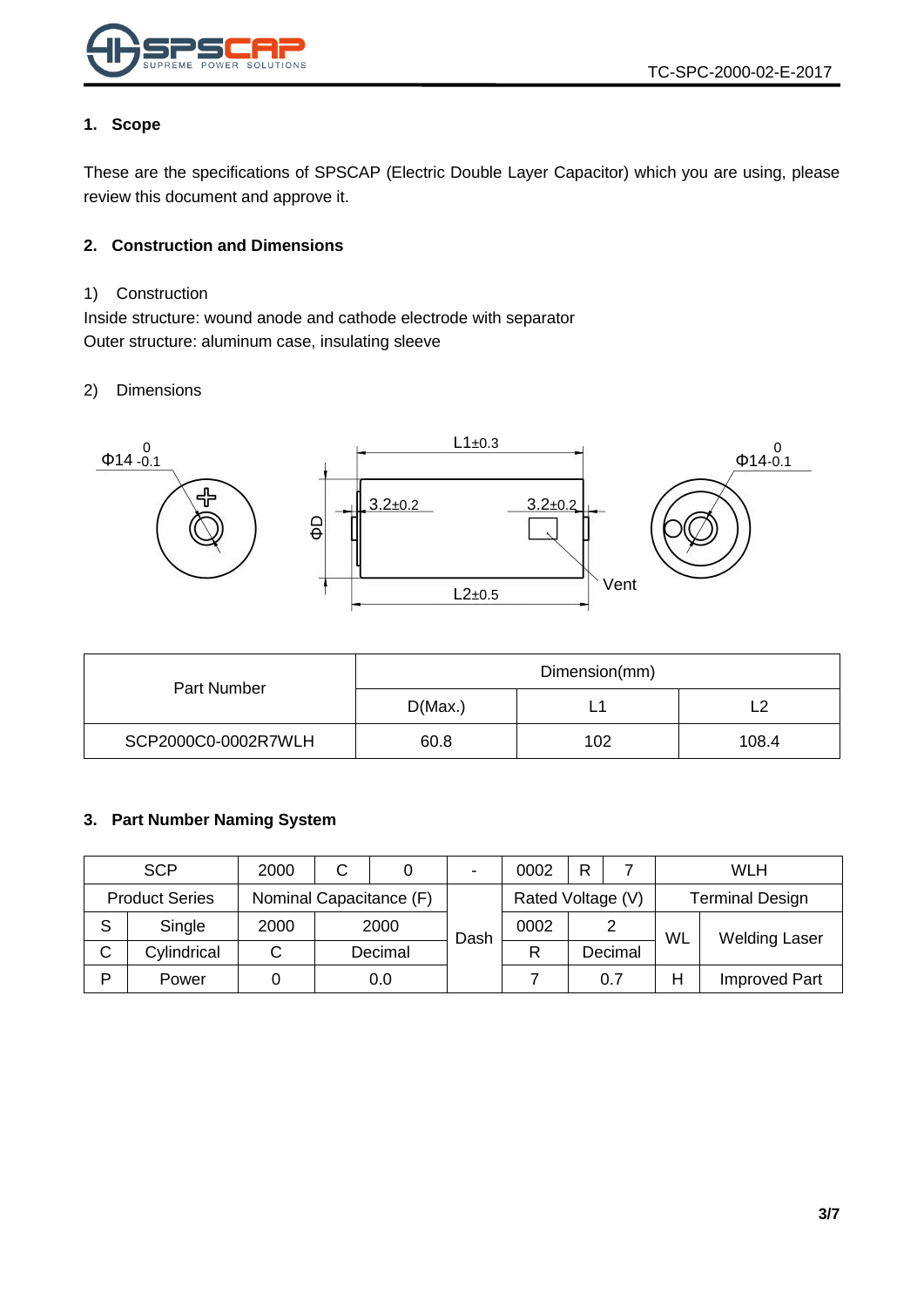

## <span id="page-3-0"></span>**4. General Characteristics Specifications**

| <b>Items</b>                                                 | <b>Specification</b> |  |  |
|--------------------------------------------------------------|----------------------|--|--|
| Rated Voltage (V DC)                                         | 2.7                  |  |  |
| Surge Voltage (V DC)                                         | 2.85                 |  |  |
| Operating Temp. (°C)                                         | $-40 \sim +65$       |  |  |
| Rated Capacitance (F)                                        | 2000                 |  |  |
| Capacitance Tolerance                                        | $-10\% \sim +20\%$   |  |  |
| ESR Max. (AC@1KHz, m $\Omega$ )                              | 0.25                 |  |  |
| ESR Max. (DC, $m\Omega$ )                                    | 0.35                 |  |  |
| Maximum Continuous Current (∆T=15°C, A)                      | 103                  |  |  |
| Maximum Continuous Current (ΔT=40°C, A)                      | 168                  |  |  |
| Maximum Peak Current (A) (1s)                                | 1588                 |  |  |
| Max.LC (Room Temp. after 72hrs, mA)                          | 3.5                  |  |  |
| Typical Thermal Resistance (R <sub>th</sub> , Housing, °C/W) | 4.0                  |  |  |
| Typical Thermal Capacitance (C <sub>th</sub> , J/°C)         | 460                  |  |  |
| Weight (g)                                                   | 402                  |  |  |
| Energy Stored (WH)                                           | 2.03                 |  |  |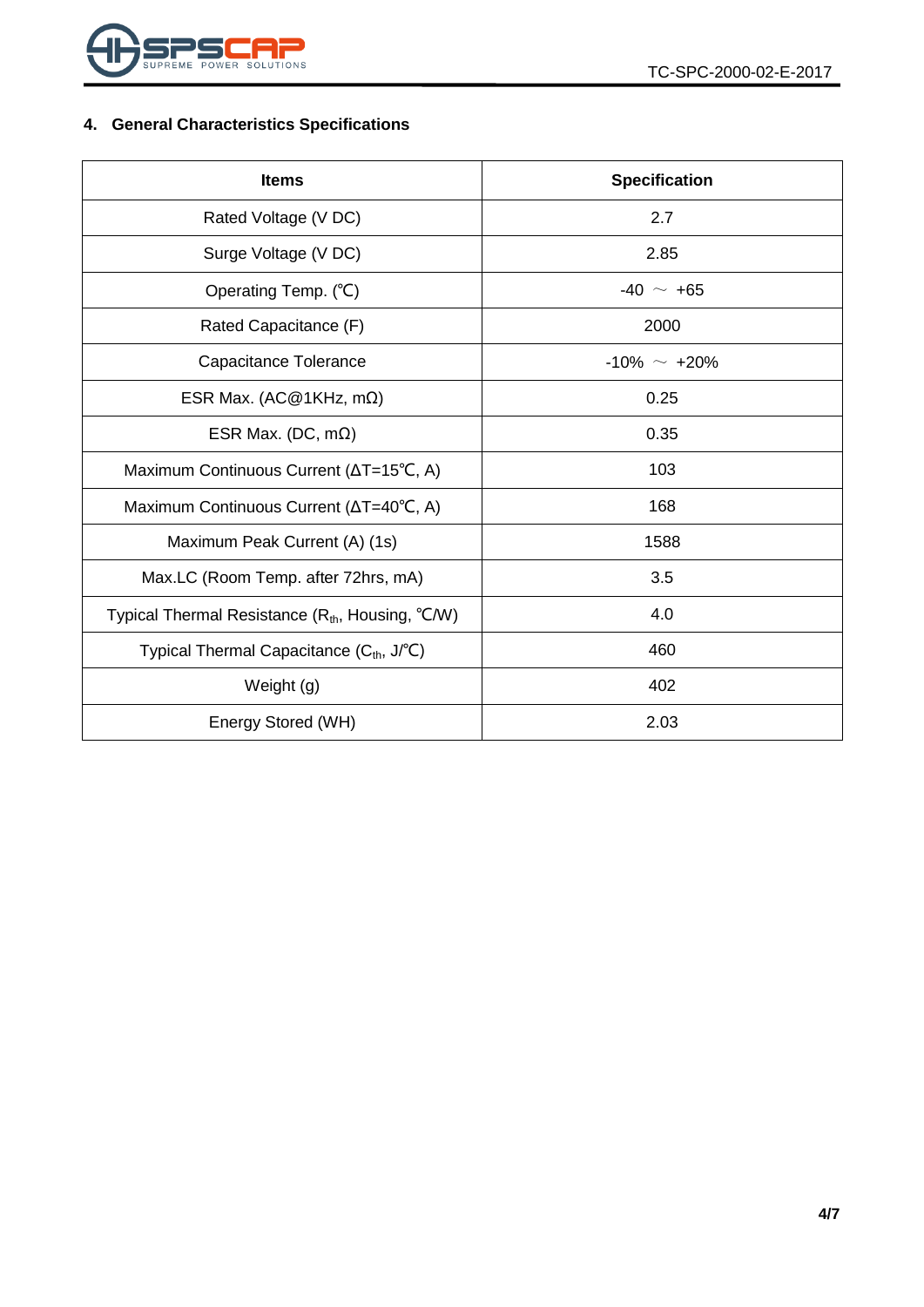

## <span id="page-4-0"></span>**5. Reliability Specifications**

| <b>Item</b>           |             |                                    | <b>Specification</b>                        | <b>Condition</b>                                                 |
|-----------------------|-------------|------------------------------------|---------------------------------------------|------------------------------------------------------------------|
|                       | Capacitance |                                    | Change within 5% of<br><b>Initial Value</b> |                                                                  |
|                       | <b>ESR</b>  | Step. 2                            | Less than 150% of spec<br>Value             | Step 1: +25±2°C,1h                                               |
| Temp.                 | Capacitance | Step. 3                            | Change within 5% of<br><b>Initial Value</b> | Step 2: $+65\pm2\degree$ C, 1h                                   |
| Characteristics       | <b>ESR</b>  |                                    | Less than 150% of spec<br>Value             | Step $3: -25 \pm 2^{\circ}C, 1h$                                 |
|                       | Capacitance | Step. 4                            | Change within 5% of<br><b>Initial Value</b> | Step 4: $-40\pm2^{\circ}C$ , 1h                                  |
|                       | <b>ESR</b>  |                                    | Less than 150% of spec<br>Value             |                                                                  |
|                       | Capacitance |                                    | <b>Initial Value</b>                        |                                                                  |
| <b>Vibration Test</b> | <b>ESR</b>  |                                    | <b>Initial Value</b>                        | ISO16750-3 Table 14                                              |
|                       | Appearance  | <b>Not Marked Defect</b>           |                                             |                                                                  |
| <b>Thermal Cycle</b>  | Capacitance | <b>Initial Value</b>               |                                             | Temp.: -40°C ~ +65°C<br>Cycle times: 6<br>Test Time (One Cycle): |
|                       | <b>ESR</b>  | <b>Initial Value</b>               |                                             |                                                                  |
|                       | Appearance  |                                    | Not Marked Defect                           | $-40^{\circ}$ C 2hrs, +65 $^{\circ}$ C<br>2hrs, Temp change 2hrs |
|                       | Capacitance | Change within 20% of Initial Value |                                             | Temp.: +40±2°C                                                   |
| <b>Humidity Test</b>  | <b>ESR</b>  | Less than 200% of spec Value       |                                             | Humidity: 90-95%RH                                               |
|                       | Appearance  | <b>Not Marked Defect</b>           |                                             | Test Time: 240±8hrs                                              |
|                       | Capacitance |                                    | Change within 20% of Initial Value          | Temp.: $+65\pm2$ °C                                              |
| DC Life               | <b>ESR</b>  | Less than 200% of spec Value       |                                             | Voltage: 2.7V                                                    |
|                       | Appearance  | <b>Not Marked Defect</b>           |                                             | Time: 1,500hrs                                                   |
|                       | Capacitance | Change within 20% of Initial Value |                                             |                                                                  |
| <b>Shelf Life</b>     | <b>ESR</b>  | Less than 200% of spec Value       |                                             | Temp.: +70±2°C<br>Time: 1,000hrs                                 |
|                       | Appearance  | <b>Not Marked Defect</b>           |                                             |                                                                  |
|                       | Capacitance | Change within 20% of Initial Value |                                             |                                                                  |
| Cycle Life            | <b>ESR</b>  |                                    | Less than 200% of spec Value                | Temp.: $+25\pm2$ °C<br>Cycles times: 1,000,000                   |
|                       | Appearance  | Not Marked Defect                  |                                             |                                                                  |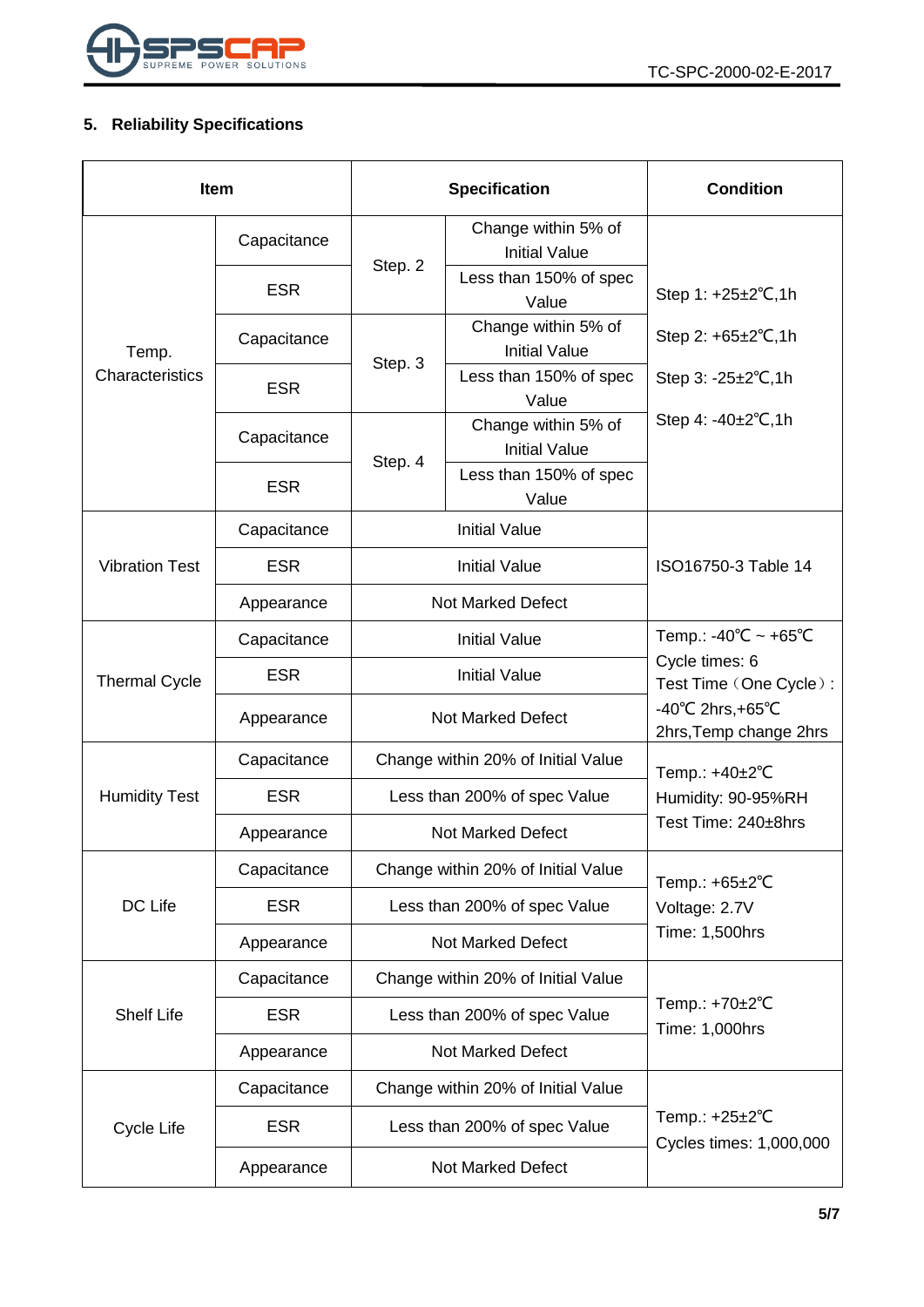

#### <span id="page-5-0"></span>**6. Measuring Method**

<span id="page-5-1"></span>1) Charge and Discharge procedure

(figure 6-1)

- A) Charge the capacitor using constant current I to rated voltage  $V_0$
- B) Keep rated voltage 5 min
- C) Discharge the capacitor using constant current I to half rated voltage, record discharge time  $T_1$ during voltage change from  $V_1$  to  $V_2$
- D) Rest 2-5s, record voltage change ΔV
- E) Discharge it to a very low voltage around 0.01V
- F)  $V_1=85\% V_0 V_2=50\% V_0$
- <span id="page-5-2"></span>2) Capacitance

Capactance

\n
$$
C = I^*T_1 / (V_1 - V_2)
$$
\nC: Capacitance (F)

\nI: Constant Discharge Current (A)

\n
$$
T_1
$$
\nDischarge Time (S)

\n
$$
V_1
$$
\n
$$
V_2
$$
\n
$$
V_3
$$
\n
$$
V_4 - V_2
$$
\nNotage Change (V)

\nDC ESR

\n
$$
T_1
$$
\n
$$
T_2
$$
\n
$$
T_3
$$
\n
$$
T_4
$$
\n
$$
T_5
$$
\n
$$
T_6
$$
\n
$$
T_7
$$

6-1

DC ESR=ΔV/I

DC ESR: DC Equivalent Series Resistance (Ω) ΔV: Voltage Change (V) I: Constant Discharge Current (A)

<span id="page-5-4"></span>4) AC ESR

<span id="page-5-3"></span>3)

Measure AC ESR using LCR meter Frequency: 1KHz Voltage: fully discharge

**REMARK: SPSCAP CAPACITORS SHOULD BE DISCHARGED WITH RESISTOR FOR 12 HOURS OR MORE BEFORE EACH TIME MEASUREMENT OF CAPACITANCE OR ESR.**

#### <span id="page-5-5"></span>**7. Environmental Management**

All SPSCAP products are RoHS compliant product.